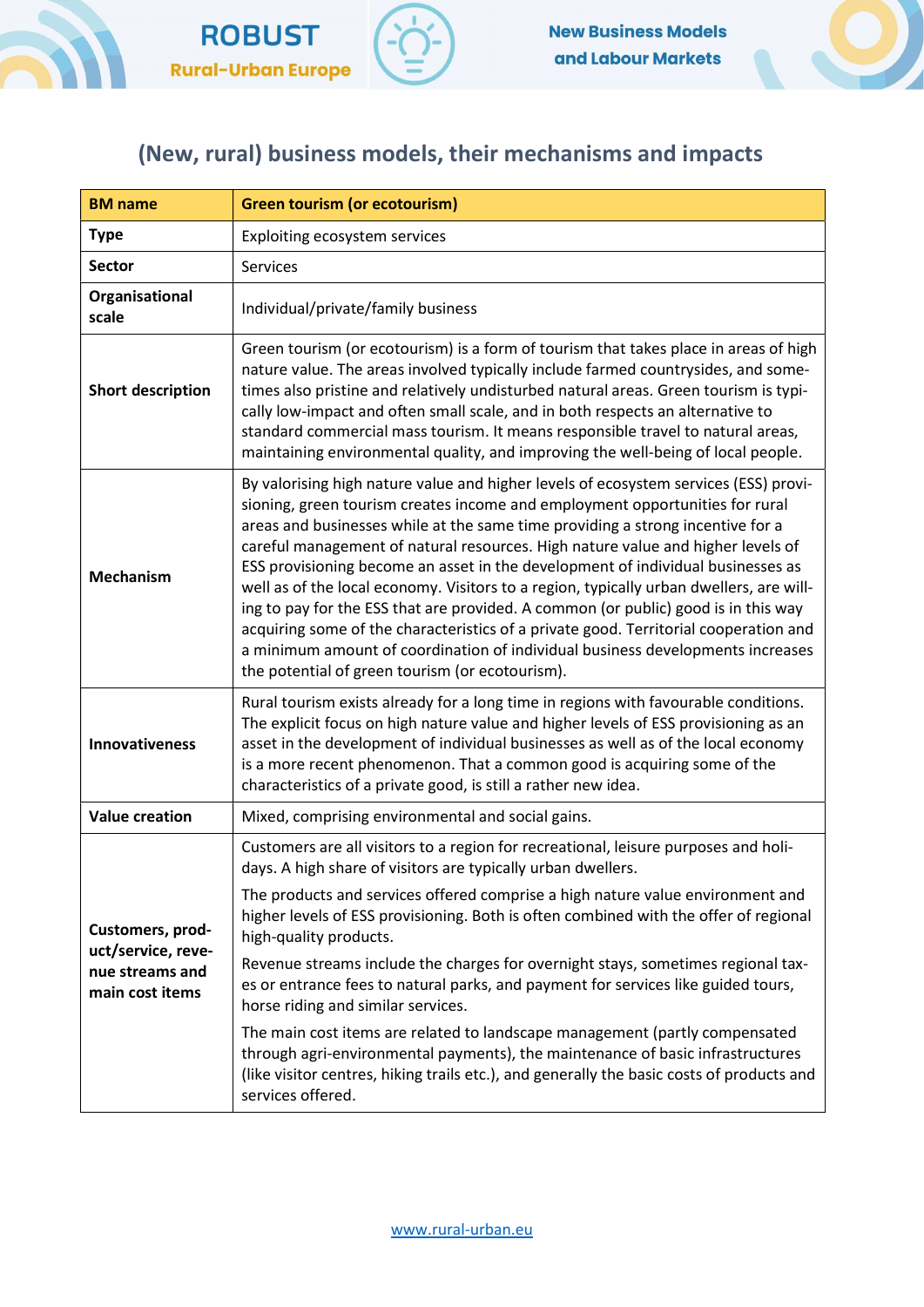







| <b>Societal impact</b>                                                    | Beneficial:<br>Providing a strong incentive for a careful management of natural resources<br>٠<br>Improving the well-being of local people<br>$\bullet$<br>Creating income and job opportunities for rural areas and businesses<br>$\bullet$<br>Fostering territorial cooperation<br>٠<br>A common good is acquiring some of the characteristics of a private good<br>٠<br>Negative:<br>Risk of over-exploiting natural resources, especially of pristine and relatively<br>٠<br>undisturbed natural areas, if not managed carefully |
|---------------------------------------------------------------------------|--------------------------------------------------------------------------------------------------------------------------------------------------------------------------------------------------------------------------------------------------------------------------------------------------------------------------------------------------------------------------------------------------------------------------------------------------------------------------------------------------------------------------------------|
| Rural-urban syner-<br>gies                                                | Visitors to a region, typically urban dwellers, are willing to pay for the ESS that are<br>provided. That a common good is acquiring some of the characteristics of a private<br>good is fosters fairer exchange relations between urban and rural areas (and peo-<br>ple). Green tourism reconnects urban and rural areas and fosters mutual under-<br>standing.                                                                                                                                                                    |
| <b>Connections with</b><br>labour market and<br>employment ef-<br>fects   | Green tourism typically creates significant income and job opportunities for rural<br>areas and businesses.                                                                                                                                                                                                                                                                                                                                                                                                                          |
| <b>Enabling factors</b>                                                   | Willingness to pay for a quasi-public good<br>٠<br>Territorial level coordination and cooperation<br>$\bullet$<br>Agri-environmental payments and public funding of basic tourism infrastruc-<br>$\bullet$<br>ture                                                                                                                                                                                                                                                                                                                   |
| <b>Limiting factors</b>                                                   | Competition between regions and regional green tourism offers<br>٠<br>Competition with low cost mass tourism<br>٠<br>Lack of coordination and cooperation and regional level<br>$\bullet$                                                                                                                                                                                                                                                                                                                                            |
| Key partners and<br>actors directly<br>involved                           | Individual businesses<br>Visitors, especially rural dwellers, but not only<br>Nature conservation organisations (NGOs, CSOs)<br>Local administrations, such as the tourism office                                                                                                                                                                                                                                                                                                                                                    |
| Role of (local) gov-<br>ernment                                           | Local government plays a role as facilitator and regulator (e.g. protected nature<br>conservation areas) as well as a provider of financial support.                                                                                                                                                                                                                                                                                                                                                                                 |
| <b>Connections with</b><br>the institutional /<br>policy environ-<br>ment | Agri-environmental payments and public funding of basic tourism infrastructure<br>can effectively support private sector developments.                                                                                                                                                                                                                                                                                                                                                                                               |
| Internal/network<br>governance ar-<br>rangements                          | Green tourism businesses have better chances to be successful in regions where<br>many businesses and regional administrations pursue similar goals. Agreement on<br>a 'green' vision for a region and regional level coordination therefore play a signifi-<br>cant role. Joint action is key in landscape level management and in the mainte-<br>nance of natural resources, for example of clean lakes and rivers. Regional tourism<br>boards typically play an important role in this coordination.                              |
| A typical example                                                         | The UNESCO Biosphere Reserve Rhön with its many green tourism businesses in<br>the border triangle of Bavaria, Hesse and Thuringia provides a great example.<br>https://www.biosphaerenreservat-rhoen.de/<br>https://rhoenerlebnis.de/                                                                                                                                                                                                                                                                                               |
| <b>BM</b> references                                                      | http://www.greentourism.eu/                                                                                                                                                                                                                                                                                                                                                                                                                                                                                                          |

www.rural-urban.eu